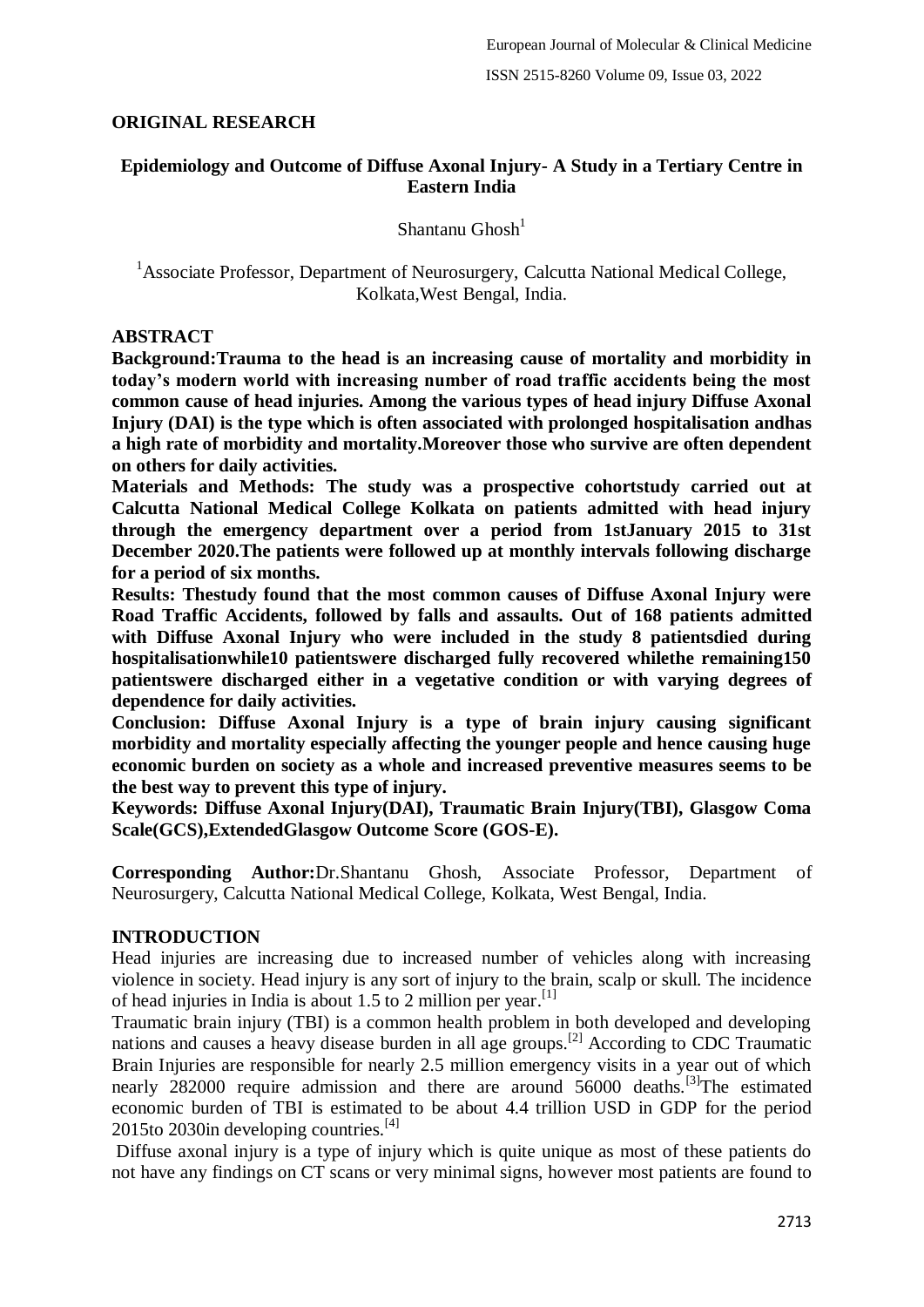### ISSN 2515-8260 Volume 09, Issue 03, 2022

have poor GCS on admission and often remain so for prolonged periods of time. In Diffuse Axonal Injury there is microscopic damage tothe axons in the neural tracts, corpus callosum and brain stem. There is vascular injury at a capillary level which can be seen as isolated or multiple haemorrhages at the junction of white and grey matter.<sup>[5]</sup>

Diffuse Axonal Injury is clinically defined by coma lasting more than 6 hours after traumatic brain injury excluding cases of brain swelling or ischaemic lesions.<sup>[6]</sup> It is the most common cause for post traumatic coma, disability and persistent neurovegetative stage. It causes long term cognitive, physical and behavioural changeswhich in turn affects their return to work and activities of daily living and hence decreases the quality of life.<sup>[7]</sup> However as the brain tissue is usually functionally impaired rather than being totally destroyed recovery is seen in some and the brain plasticity helps to remodel the brain and restore function in many patients. CT scan remains the first imaging test performed in all head injuries, however it has a low sensitivity for detecting DAI.In CT scans DAI is suggested by presence of small non expansive haemorrhages at the grey white matter junctions, intraventricular haemorrhage and generalised brain oedema.MRI remains the investigation of choice in DAI and is able to detect to Intraparenchymalabnormalities in 75% of patients with normal CT scans.<sup>[8]</sup>

The exact incidence of Diffuse Axonal Injuries is not known. It is estimated that around 10% of Traumatic Brain Injuries (TBI) have Diffuse Axonal Injury and among these patients nearly 25% succumb.<sup>[9]</sup>

Genarelli's clinical classification is used to classify DAI severity into three grades. Coma lasting for six to twenty-four hours in patients are classified as mild DAI, while those with coma lasting beyondtwenty-four hours but without abnormal posturing are classified as moderate DAI. In severe DAI coma lasts more than twenty-four hours along with signs of brainstem impairment. Patients were considered to be out of coma when they had a best motor response of six.

Adams classification is commonly used to grade DAI radiologically.Grade 1 ismild diffuse axonal injury with microscopic white matter changes in the cerebral cortex, corpus callosum and brainstem while in Grade 2 which is moderate DAIthere aregross focal lesionsin the corpus callosum and lastly in Grade 3 which is severe DAI findings in Grade 2 along with additional lesions in the brainstem are found on MRI.

The Glasgow outcome scale was initially used to assess outcome which was later expanded into the Extended Glasgow Outcome Scale (GOS-E)which is used to categorise functional outcome of patients into Eight categories.

| GOS                       | GOSE                            | Interpretation                                 |
|---------------------------|---------------------------------|------------------------------------------------|
| $1 = Dead$                | $1 = Dead$                      | Dead                                           |
| $2$ = Vegetative state    | $2$ = Vegetative state          | Absence of awareness of self and environment   |
| $3$ = Severe disability   | $3$ = Lower severe disability   | Needs full assistance in ADL                   |
|                           | $4$ = Upper severe disability   | Needs partial assistance in ADL                |
| $4$ = Moderate disability | 5 = Lower moderate disability   | Independent, but cannot resume work/school     |
|                           |                                 | or all previous social activities              |
|                           | $6$ = Upper moderate disability | Some disability exists, but can partly resume  |
|                           |                                 | work or previous activities                    |
| $5 = Good recovery$       | 7 = Lower good recovery         | Minor physical or mental deficits that affects |
|                           |                                 | daily life                                     |
|                           | 8 = Upper good recovery         | Full recovery or minor symptoms that do not    |
|                           |                                 | affect daily life                              |

 $ADL =$  activities of daily living.

Patients alive at six months of follow up were grouped into independent comprising those with upper good recovery, lower good recovery, upper moderate disability and lower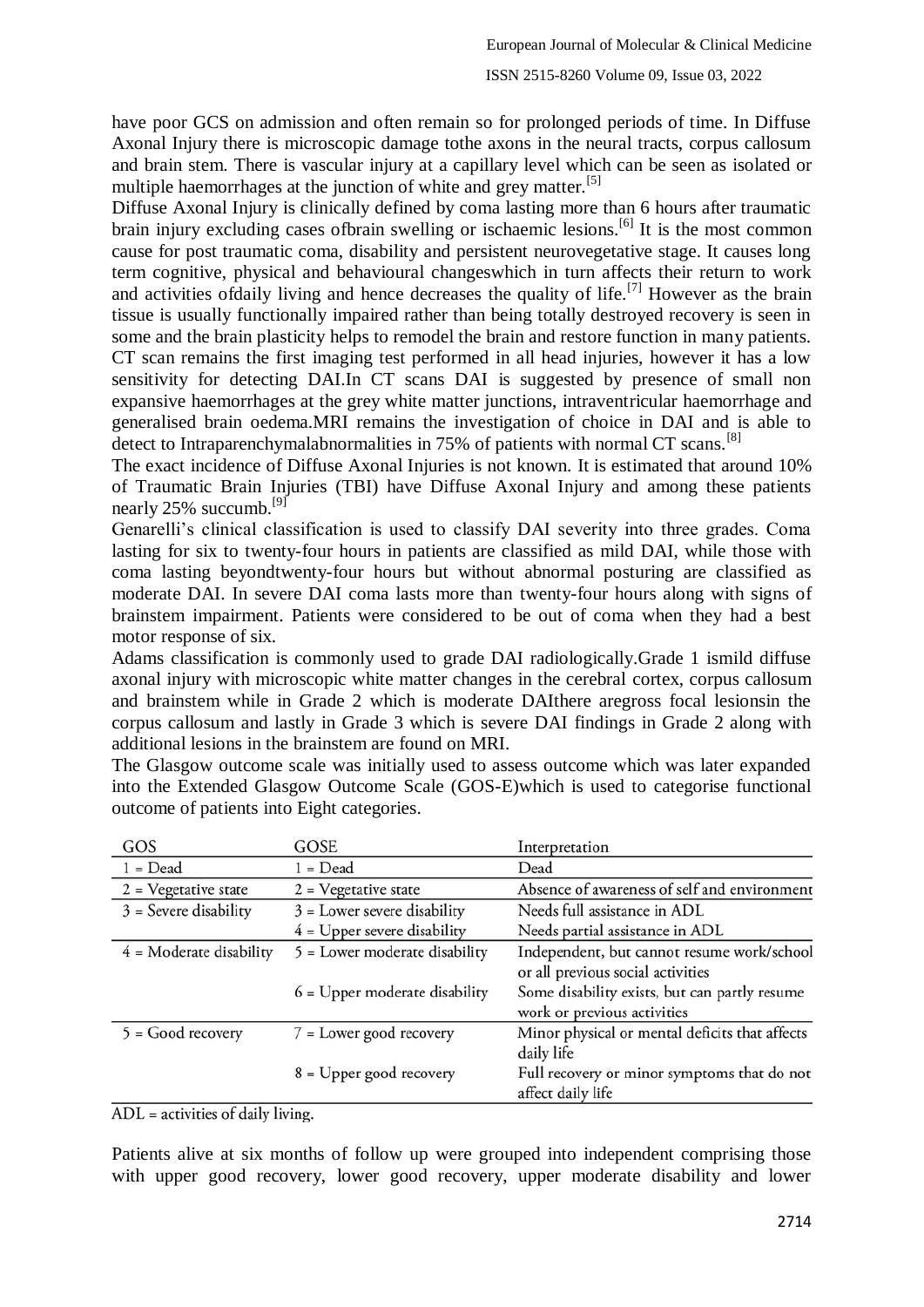moderate disabilitywhile those with upper severe disability, lower severe disability and persistent vegetative stage were classified as dependent.

# **MATERIALS & METHODS**

It was a prospective cohort study carried out by compiling and analysing data from patients admitted with TBI through the Emergency Department in our hospital for a period of ten years from January 2011 to 2021.

Eligible patients were those who had a Glasgow Coma Scale (GCS) of 8 or less with either a normal CT scan or with a CT scan with signs of DAI.

DAI was confirmed by an MRI in all cases.

Patients with previous history of psychiatric treatmentor physical disabilities and those with other types of head, thoracic, abdominal or long bone fractures were excluded from the study group.

The following data wasrecorded at the time of admission.

Socioeconomic characteristics- age, sex, marital and occupational status.

How the injury occurred, the type of pre hospital care, whether there is any history of alcohol consumption.

Data related to time of admission after injury, respiratory rate, bradycardia /tachycardia, hypotension,convulsion, hypoxia, hyperglycaemia, hypoglycaemia pupillary size and GCS at time of admission were also recorded.

Data was noted on a daily basis on the above parameters and also on duration of stay in ICU, blood parameters like sodium, potassium, CRP, total count and arterial blood gas for patients on ventilation.

CT Scan findings on admission were noted and all suspected cases of DAIunderwent MRI for confirmation and grading.

Early DAI signs in CT Scan in the first 24 hours included those with intraventricular haemorrhage, subarachnoid haemorrhage, gliding contusion or diffuse brainswelling with effacement of basal cisterns and sulci(indirect signs of brain injury).

The ExtendedGlasgow Outcome Scale (GOS-E) was noted at the time of discharge and subsequently during followup to a period of six months after discharge at one monthly intervals.

# **Stastical Analysis**

The data collected during the study was analysed using the Epi Infosoftware. The required sample size was also calculated using the same software.

# **RESULTS**

246 patients were admitted during the period of study with initial diagnosis of DAI. Out of these 78 patients were excluded due to presence of other injuries like spinal, abdominal,thoracic or long bone injuries which could have a confounding effect on recovery of the patients. 8 patients diedduring hospitalisationwhich left us witha total of 160 patientswho were included in the study.

| Socio economic characteristic | No. Of patients | Percentage |
|-------------------------------|-----------------|------------|
| Male patients                 | 126/160         | 78.75%     |
| Female patients               | 34/160          | 21.25%     |
| Married                       | 108/160         | 67.5%      |
| Employed                      | 110/160         | 68.75%     |
| Unemployed                    | 8/160           | 5%         |
| <b>Students</b>               | 20/160          | 12.5%      |
| Housewife's                   | 22/160          | 13.75%     |

|  |  |  |  | <b>Table 1: Socio Economic Characteristics of the Dai Patients</b> |
|--|--|--|--|--------------------------------------------------------------------|
|--|--|--|--|--------------------------------------------------------------------|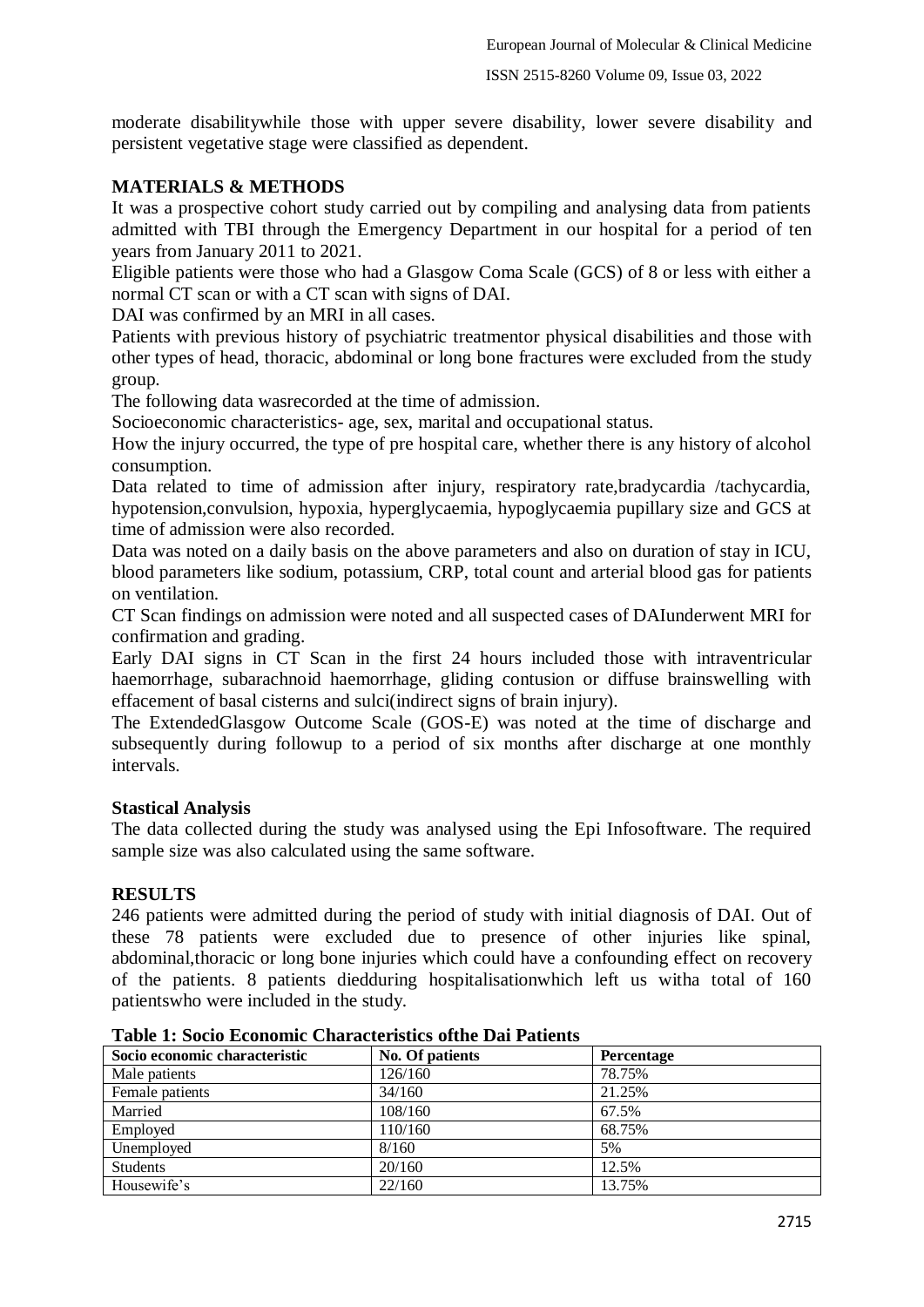#### ISSN 2515-8260 Volume 09, Issue 03, 2022

| A WAXAY SI YO WAADYO QA AAVWA AALIMA |                    |                               |  |  |  |  |  |
|--------------------------------------|--------------------|-------------------------------|--|--|--|--|--|
| Cause of head injury                 | Number of patients | <b>Percentage of patients</b> |  |  |  |  |  |
| Road traffic accidents               | 140/160            | 87.5%                         |  |  |  |  |  |
| Fall from heights                    | 4/160              | 2.5%                          |  |  |  |  |  |
| Assault                              | 15/160             | 9.375%                        |  |  |  |  |  |
| Sports injuries                      | 1/160              | 0.625%                        |  |  |  |  |  |

### **Table 2: Causes of Head Injury**

## **Table 3: Classification of Dai patients according to Genarellis clinical classification at time of admission**

| <b>Genarellis classification</b> | No. Of patients at admission | <b>Percentage of patients</b> |
|----------------------------------|------------------------------|-------------------------------|
| Mild                             | 10                           | 6.25%                         |
| Moderate                         | 56                           | 35%                           |
| Severe                           | 94                           | 58.75%                        |

### **Table 4: Classification of patients according to Adams radiological classification**

| <b>Adams</b> classification | No. Of patients | Percentage of patients |
|-----------------------------|-----------------|------------------------|
| Grade 1                     | 18              | 11.25%                 |
| Grade 2                     | 60              | 37.5%                  |
| Grade 3                     | 82              | 51.25%                 |

| Table 5: extended Glasgow coma scale (Gos-e) scores at time of discharge and at six |  |  |  |  |  |  |
|-------------------------------------------------------------------------------------|--|--|--|--|--|--|
| months after follow up                                                              |  |  |  |  |  |  |

| Gos-e                       | - Of<br>No.<br>patients<br>at 1 | No. Of patients at six months of follow up |
|-----------------------------|---------------------------------|--------------------------------------------|
|                             | discharge                       |                                            |
| Upper good recovery         | 10                              | 24                                         |
| Lower good recovery         | 15                              | 27                                         |
| Upper moderate disability   | 26                              | 12                                         |
| Lower moderate disability   | 13                              | 17                                         |
| Upper severe disability     | 38                              | 22                                         |
| Lower severe disability     | 33                              | 21                                         |
| Persistent vegetative state | 25                              |                                            |
| Dead                        |                                 | 32                                         |

# **DISCUSSION**

Diffuse axonal injury is a microscopic injury associated with significant morbidity and mortality and is often responsible for prolonged hospitalisation and also prolonged post discharge recovery period which in turn places a huge economic burden on affected families and society along with a loss of man hours.

In our study we found that male patients (78.75 %) constituted a majority of the patients of DAI as compared to females(21.25%) which can be attributed to the social trend of our country of males largely driving vehicles and going to work. Road traffic accidents(87.5%)account for the majority of the patients with the rest being due to fall(2.5 %)and assaults(9.375 %). Only one case was due to sport injury. Most of those admitted were employed(68.75%), while of the remaining patients 13.75% were housewives, 12.5% were students and only 5% were unemployed.

Out of the 160 patients included in the studyaccording to Genarelli's clinical classification at the time of admission10patients(6.25%)were found to have mild DAI,56(35%)patients were found to have moderate DAIand 94(58.75%)patients were found to have severe DAI.

Adam'sRadiological classification of DAI was done by doingMRIwhich showed that18 patients(11.25%) had grade 1 DAI, 60 patients(37.5%) hadGrade 2 DAI and82 patients(58.75%) had Grade 3 DAI.

At the time of discharge 10 patients(6.25%) were found to be having upper good recovery, 15 patients (9.4%)were found to be havinglower good recovery,26 patients(16.25%) were found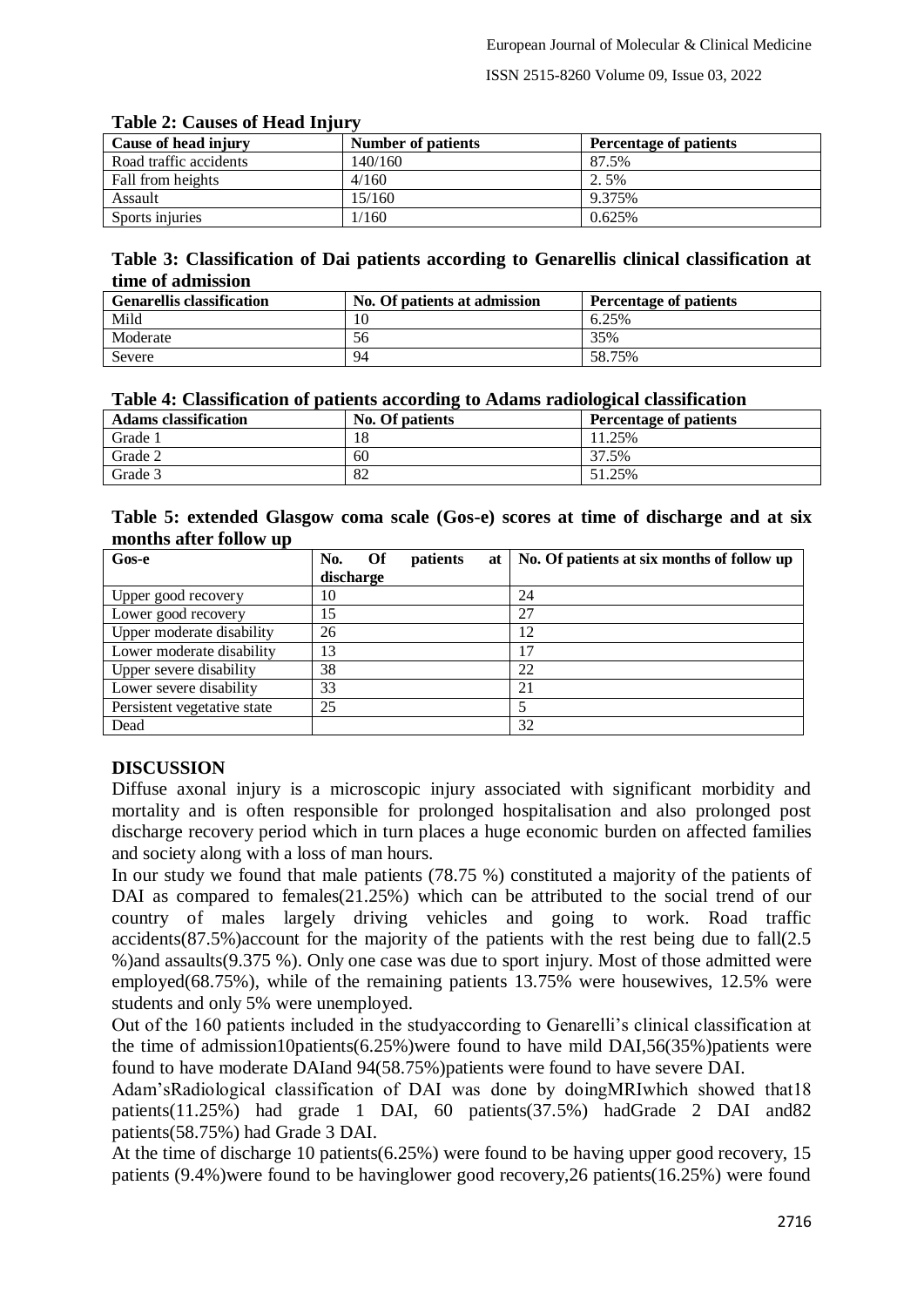to have upper moderate disability, 13patients (8.13%)were found to have lower moderate disability, 38patients(23.75%) were found to have severe upper disability,33 patients (20.63%)were found to have lower severe disability and lastly 25patients(15.63%) were found to be in a persistent vegetative stage.

In the six months of followup another32 patients(20%) died due to various complications . The rest of the patients were found to have some progression with24 patients(15%) having GOS-E of upper good recovery,27patients(16.875) with lower good recovery,12 patients(7.5%) with upper moderate disability, 17patients(10.62%) with lower moderate disability, 22patients(13.75%) with upper severe disability,21 patients(13.12%) with lower severe disability and 5 patients(3.13%) were still in persistent vegetative stage.

## **CONCLUSION**

Among the patients of our study 80 patients (50%) were found to be independent, thatis in the upper four categories of the GOS-E Scale. 32 patients (25%) died during follow upmainly those in the vegetative and lower severe disability category. Similar studies on prognosis have reported a higher percentage of patients reachingthe independent stages. A study shows nearly 88 % of the surviving patients reaching the independent stage at six months of followup.[9]

The failure of our patients to improve as much as western studies can be attributed to thepoor socioeconomic background of the patients which limits their access to good nursing, physiotherapy, nutrition and rehabilitation.

As can be seen in the study DAI results in significant mortality and morbidity. Many patients are unable to lead a productive life and this places a heavy burden on the families and society as a whole. Prevention is still the best measure and can be done byplacing speed limits on vehicular speed, enforcing motorcyclists to wear helmets and making airbags compulsory for all cars, wearing safety equipment while working at heights and use protective head gear during contact sports.

### **REFERENCES**

- 1. Gururaj G. Epidemiology of traumatic brain injuries: Indian scenario. Neurol Res 2002;24(1) 24-28
- 2. Thuman DJ The epidemiology of Traumatic Brain Injury in children and youths: a review of research since 1990: J. Child Neurol 2016;31(1):20-27
- 3. Taylor CA, Bell JM, Breeding MJ: Traumatic brain injury related emergency visits, hospitalisations deaths-United States , 2007and 2013. MMWR surveillance sum2017; 66(9):1-6.
- 4. RudolfsonN ,Dewan MC, Park KB, Shrine MG, Meara JG, Althere The economic consequences of neurosurgical disease in low and middle income countries ; J Neurosurg 2018 May 18, E pub.
- 5. Adams JH, Doyle D, Ford I, Genarelli TA, Graham DI, McLellan DR (1989)Diffuse axonal injury in head injury: definition , diagnosis andgrading. Histopathology.15(1):49- 59.
- 6. GenarelliTA.- Cerebral concussion and diffuse brain injuries 3rd ed. In: Cooper PR, editor Head Injury. Baltimore: Williams& Wilkins (1993).p 137-58.
- 7. Esbjornsson E, Skoglund T, Sunnerhagen KS. Fatique , psychosocial adaptation and quality of life one year after traumatic brain injury and suspected traumatic axonalinjury ; evaluations of patients and relatives: a pilot study J Rehabil Med(2013)45:771- 7.doi:10.2340/16501977-1170